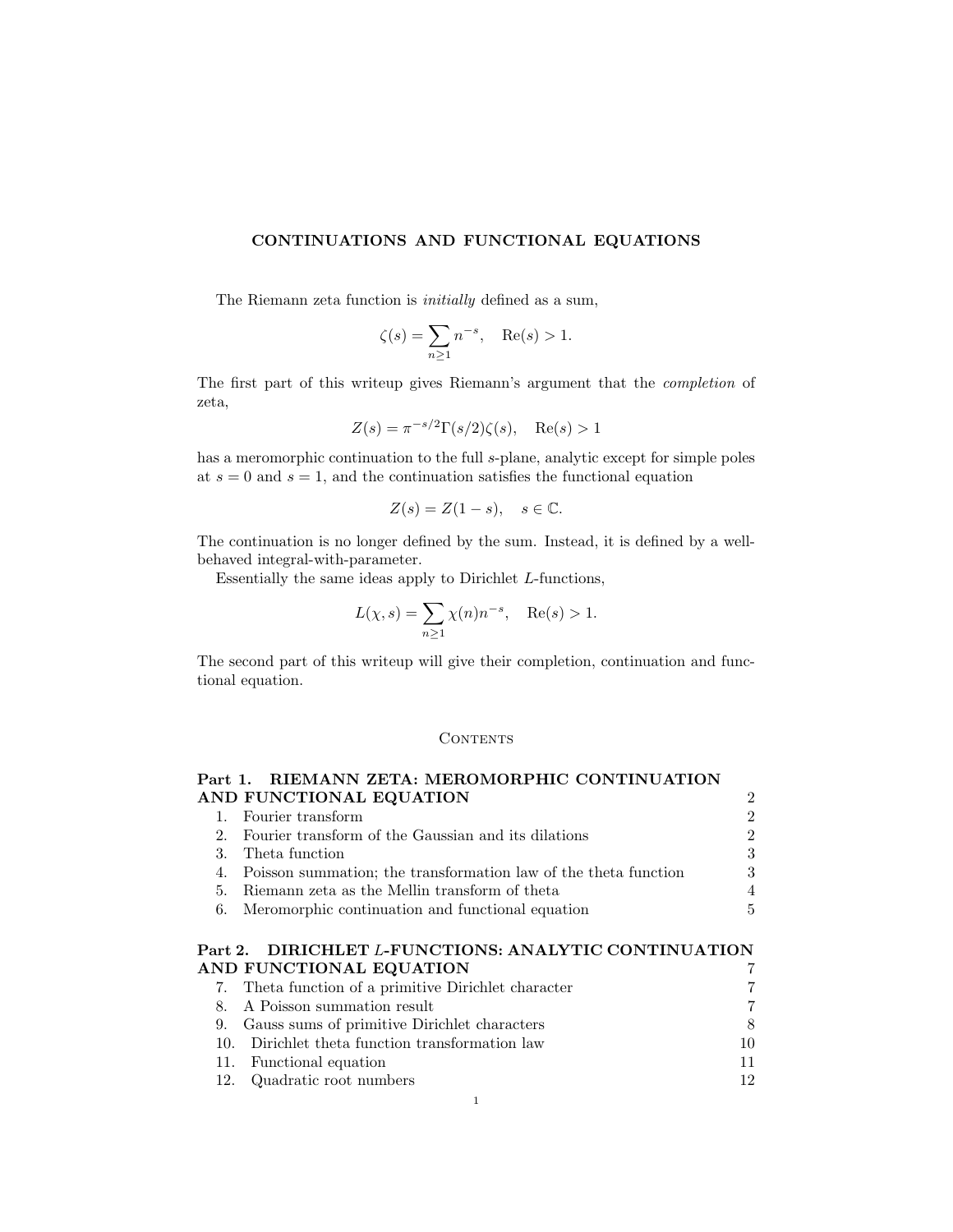## Part 1. RIEMANN ZETA: MEROMORPHIC CONTINUATION AND FUNCTIONAL EQUATION

1. Fourier transform

The space of measurable and absolutely integrable functions on  $\mathbb R$  is

$$
\mathcal{L}^1(\mathbb{R}) = \{ \text{measurable } f : \mathbb{R} \longrightarrow \mathbb{C} : \int_{x \in \mathbb{R}} |f(x)| dx < \infty \}.
$$

Any  $f \in \mathcal{L}^1(\mathbb{R})$  has a *Fourier transform*  $\mathcal{F}f : \mathbb{R} \longrightarrow \mathbb{C}$  given by

$$
\mathcal{F}f(\xi) = \int_{x \in \mathbb{R}} f(x)e^{-2\pi i \xi x} dx.
$$

Although the Fourier transform is continuous, it needn't belong to  $\mathcal{L}^1(\mathbb{R})$ . But if also  $f \in \mathcal{L}^2(\mathbb{R})$ , *i.e.*,  $\int_{x \in \mathbb{R}} |f(x)|^2 dx < \infty$ , then  $\int_{x \in \mathbb{R}} |\mathcal{F}f(x)|^2 dx < \infty$ . That is, if  $f \in \mathcal{L}^1(\mathbb{R}) \cap \mathcal{L}^2(\mathbb{R})$  then  $\mathcal{F} f \in \mathcal{L}^2(\mathbb{R})$ .

Conceptually the Fourier transform value  $\mathcal{F}f(x) \in \mathbb{C}$  is a sort of inner product of f and the frequency-ξ oscillation  $\psi_{\xi}(x) = e^{2\pi i \xi x}$ . Thus we might hope to resynthesize  $f$  from the continuum of oscillations weighted suitably by the inner products,

$$
f(x) = \int_{\xi \in \mathbb{R}} \mathcal{F}f(\xi) e^{2\pi i \xi x} d\xi, \quad x \in \mathbb{R}.
$$

However, the question of which functions  $f$  satisfy the previous display, and the analysis of showing that they do, are nontrivial.

#### 2. Fourier transform of the Gaussian and its dilations

Let  $g \in \mathcal{L}^1(\mathbb{R})$  be the *Gaussian function*,

$$
g(x) = e^{-\pi x^2}.
$$

The Fourier transform of the Gaussian is again the Gaussian,

$$
\mathcal{F}g=g.
$$

This is readily shown by complex contour integration or by differentiation under the integral sign, as follows.

For the contour integration argument, compute that

$$
\mathcal{F}g(\eta) = \int_{x=-\infty}^{\infty} e^{-\pi x^2} e^{-2\pi i \eta x} dx
$$

$$
= \int_{x=-\infty}^{\infty} e^{-\pi (x^2 + 2ix\eta - \eta^2)} e^{-\pi \eta^2} dx
$$

$$
= e^{-\pi \eta^2} \int_{x=-\infty}^{\infty} e^{-\pi (x + i\eta)^2} dx.
$$

That is,  $\mathcal{F}g(\eta)$  is  $g(\eta)$  scaled by an integral. The scaling integral is an integral of the extension of  $g$  to the complex plane, taken over a horizontal line translated vertically from R. A small exercise with Cauchy's Theorem and limits shows that consequently the integral is just the Gaussian integral  $\int_{-\infty}^{\infty} e^{-\pi x^2} dx$ , which is 1. Thus  $\mathcal{F}g = g$  as claimed.

For the differentiation argument, note that  $g'(x) = -2\pi x g(x)$  and  $g(0) = 1$ . Let  $\psi_{\xi}(x) = e^{2\pi i \xi x}$  so that the Fourier transform of the Gaussian is  $\mathcal{F}g(\xi) =$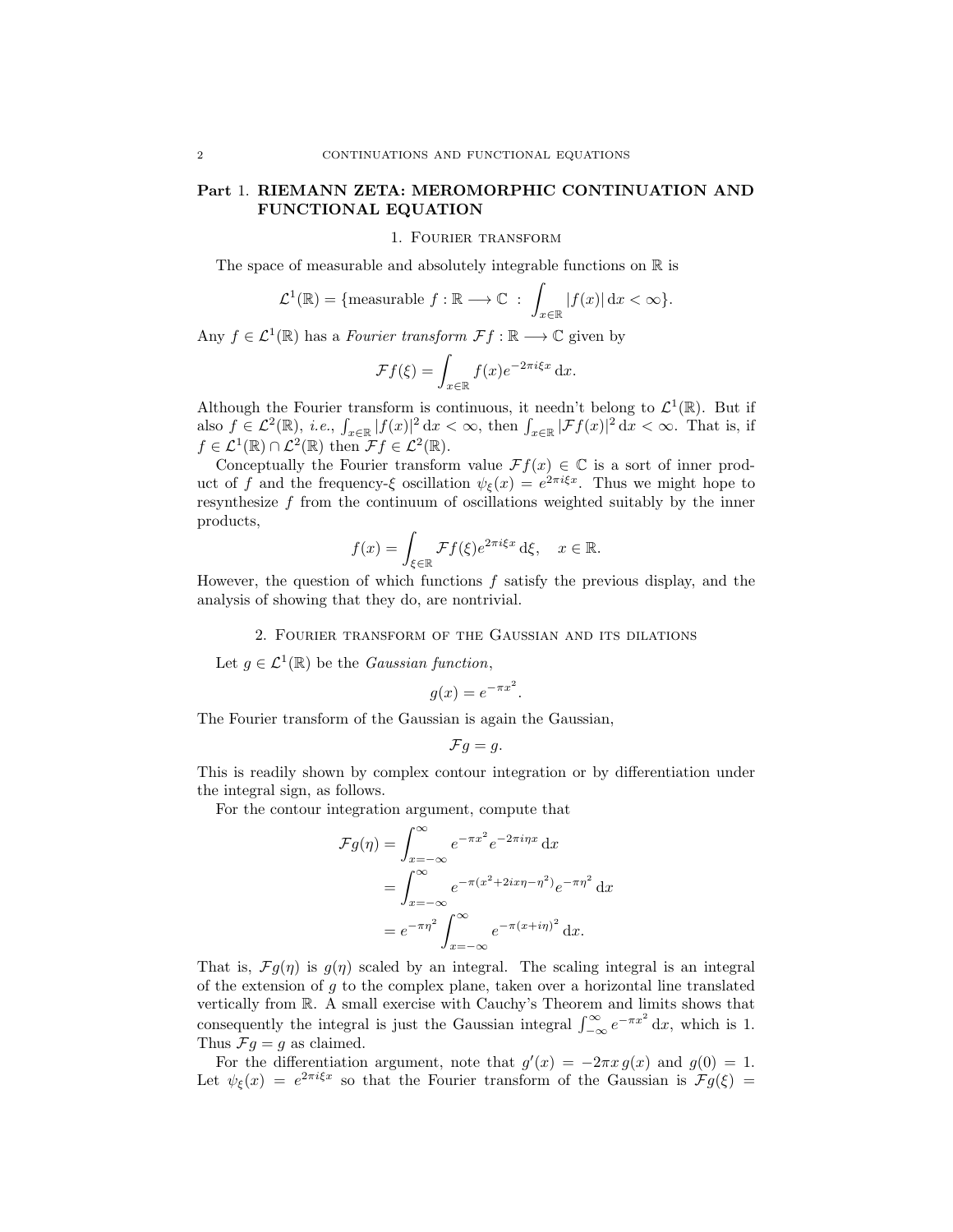$\int_{x=-\infty}^{\infty} g(x)\overline{\psi}_{\xi}(x) dx$ , and compute, differentiating under the integral sign, recognizing  $-2\pi x g(x)$  as  $g'(x)$ , and integrating by parts,

$$
(\mathcal{F}g)'(\xi) = \int_{x=-\infty}^{\infty} g(x) \frac{\partial}{\partial \xi} \overline{\psi}_{\xi}(x) dx = \int_{x=-\infty}^{\infty} (-2\pi i x) g(x) \overline{\psi}_{\xi}(x) dx
$$
  
=  $i \int_{x=-\infty}^{\infty} \frac{d}{dx} g(x) \overline{\psi}_{\xi}(x) dx = -i \int_{x=-\infty}^{\infty} g(x) \frac{\partial}{\partial x} \overline{\psi}_{\xi}(x) dx$   
=  $-2\pi \xi \int_{x=-\infty}^{\infty} g(x) \overline{\psi}_{\xi}(x) dx = -2\pi \xi \mathcal{F}g(\xi).$ 

Also  $\mathcal{F}g(0) = \int_{x=-\infty}^{\infty} g(x) dx = 1$ . Thus  $\mathcal{F}g$  satisfies the same differential equation and initial condition as g, and again we have  $\mathcal{F}g = g$  as claimed.

For any function  $f \in \mathcal{L}^1(\mathbb{R})$  and any positive number r, the r-dilation of f,

$$
f_r(x) = f(xr),
$$

has Fourier transform

$$
\mathcal{F}(f_r)=r^{-1}(\mathcal{F}f)_{r^{-1}}.
$$

So in particular, returning to the Gaussian function  $g$ ,

the Fourier transform of  $g_{t^{-1/2}}$  is  $t^{1/2}g_{t^{1/2}}, \quad t > 0.$ 

## 3. THETA FUNCTION

Let  $H$  denote the complex upper half plane. The theta function on  $H$  is

$$
\vartheta: \mathcal{H} \longrightarrow \mathbb{C}, \qquad \vartheta(\tau) = \sum_{n \in \mathbb{Z}} e^{\pi i n^2 \tau}.
$$

The sum converges very rapidly away from the real axis, making absolute and uniform convergence on compact subsets of  $H$  easy to show, and thus defining a holomorphic function. Specialize to  $\tau = it$  with  $t > 0$ , and write  $\theta(t)$  for  $\vartheta(it)$ . Again let  $g$  be the Gaussian. The theta function along the positive imaginary axis is a sum of dilated Gaussians whose graphs narrow as  $n$  grows absolutely,

$$
\theta(t) \stackrel{\text{def}}{=} \sum_{n \in \mathbb{Z}} e^{-\pi n^2 t}, \quad t > 0.
$$

Equivalently,

$$
\theta(t) \stackrel{\text{def}}{=} \sum_{n \in \mathbb{Z}} g_{t^{1/2}}(n), \quad t > 0.
$$

4. Poisson summation; the transformation law of the theta function

For any function  $f \in \mathcal{L}^1(\mathbb{R})$  such that the sum  $\sum_{d \in \mathbb{Z}} f(x+d)$  converges absolutely and uniformly on compact sets and is infinitely differentiable as a function of  $x$ , the Poisson summation formula is

$$
\sum_{n \in \mathbb{Z}} f(x+n) = \sum_{n \in \mathbb{Z}} \mathcal{F}f(n)e^{2\pi inx}.
$$

The idea here is that the left side is the periodicization of  $f$ , and then the right side is the Fourier series of the left side, because the nth Fourier coefficient of the periodicized  $f$  is the nth Fourier transform of  $f$  itself.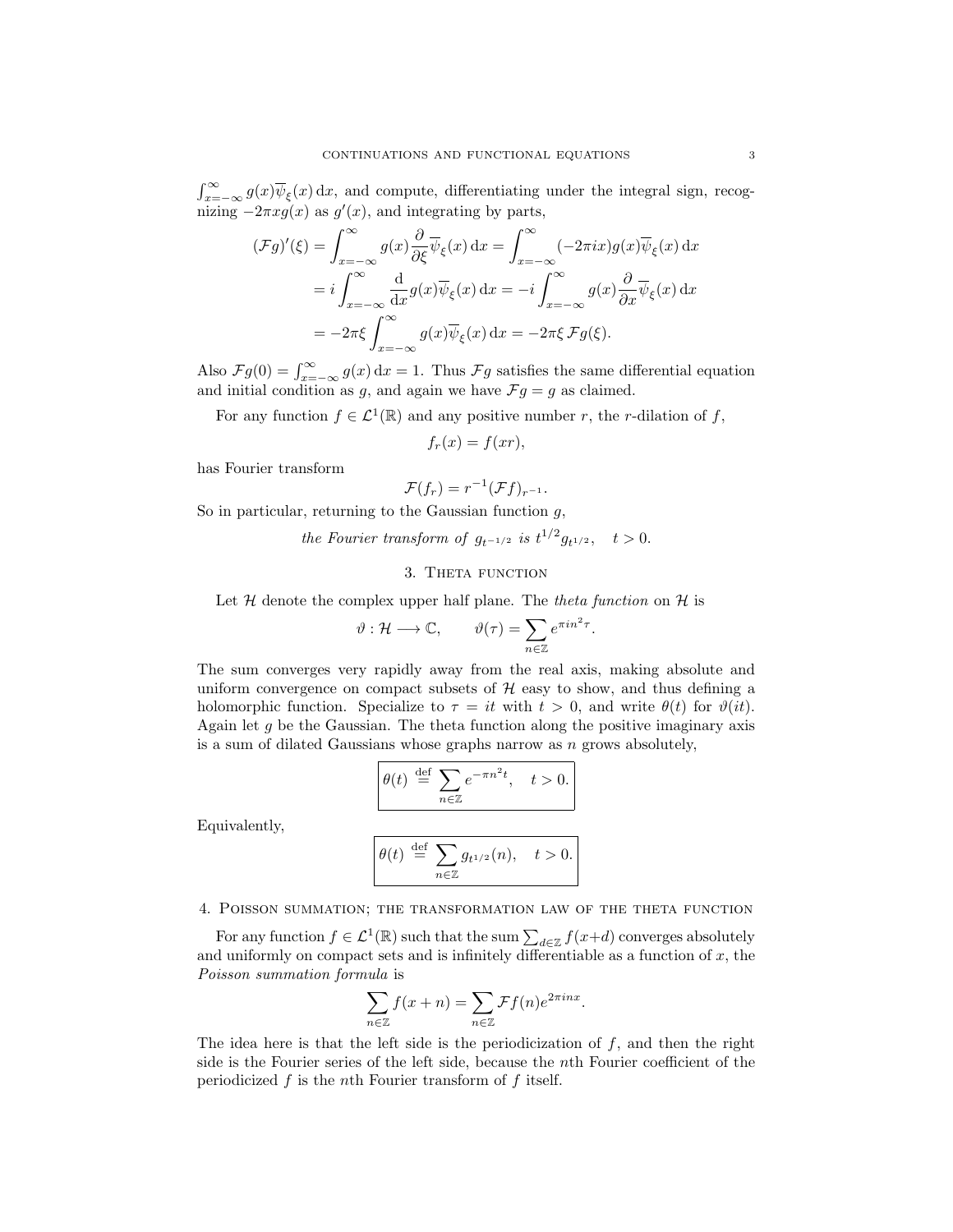More specifically, the  $\mathbb{Z}$ -periodicization of  $f$ ,

$$
F: \mathbb{R} \longrightarrow \mathbb{C}, \quad F(x) = \sum_{n \in \mathbb{Z}} f(x+n),
$$

is reproduced by its Fourier series,

$$
F(x) = \sum_{n \in \mathbb{Z}} \widehat{F}(n) e^{2\pi i n x}.
$$

But as mentioned, the nth Fourier coefficient of  $F$  is the nth Fourier transform of  $f$ ,

$$
\widehat{F}(n) = \int_{t=0}^{1} F(t)e^{-2\pi int} dt = \int_{t=0}^{1} \sum_{k \in \mathbb{Z}} f(t+k)e^{-2\pi in(t+k)} dt
$$

$$
= \int_{t=-\infty}^{\infty} f(t)e^{-2\pi int} dt = \mathcal{F}f(n),
$$

and so the identity  $F(x) = \sum_{n \in \mathbb{Z}} \widehat{F}(n) e^{2\pi i nx}$  gives the Poisson summation formula as claimed,

$$
\sum_{n \in \mathbb{Z}} f(x+n) = \sum_{n \in \mathbb{Z}} \mathcal{F}f(n)e^{2\pi inx}.
$$

When  $x = 0$  the Poisson summation formula specializes to

$$
\sum_{n\in\mathbb{Z}}f(n)=\sum_{n\in\mathbb{Z}}\mathcal{F}f(n).
$$

And especially, if f is the dilated Gaussian  $g_{t^{-1/2}}$  then Poisson summation with  $x = 0$  shows that

$$
\sum_{n\in\mathbb{Z}}g_{t^{-1/2}}(n)=t^{1/2}\sum_{n\in\mathbb{Z}}g_{t^{1/2}}(n),
$$

which is to say,

$$
\boxed{\theta(1/t) = t^{1/2} \theta(t), \quad t > 0.}
$$

The previous display says that the theta function is a *modular form*.

As we will see in the second part of this writeup, Poisson summation without specializing to  $x = 0$  similarly shows that a more general theta function satisfies a more complicated transformation law.

#### 5. Riemann zeta as the Mellin transform of theta

With these preliminaries in hand, the properties of the Riemann zeta function are established by examining the Mellin transform of (essentially) the theta function. In general, the Mellin transform of a function  $f : \mathbb{R}^+ \longrightarrow \mathbb{C}$  is the integral

$$
g(s) = \int_{t=0}^{\infty} f(t)t^s \, \frac{\mathrm{d}t}{t}
$$

for s-values such that the integral converges absolutely. Here  $g$  no longer denotes the Gaussian. The Mellin transform is merely the Fourier transform in different coordinates, as is explained in another writeup. For example, the Mellin transform of  $e^{-t}$  is  $\Gamma(s)$ . Also, the Mellin transform at  $s/2$  of the function

$$
\frac{1}{2}(\theta(t) - 1) = \sum_{n \ge 1} e^{-\pi n^2 t}, \quad t > 0
$$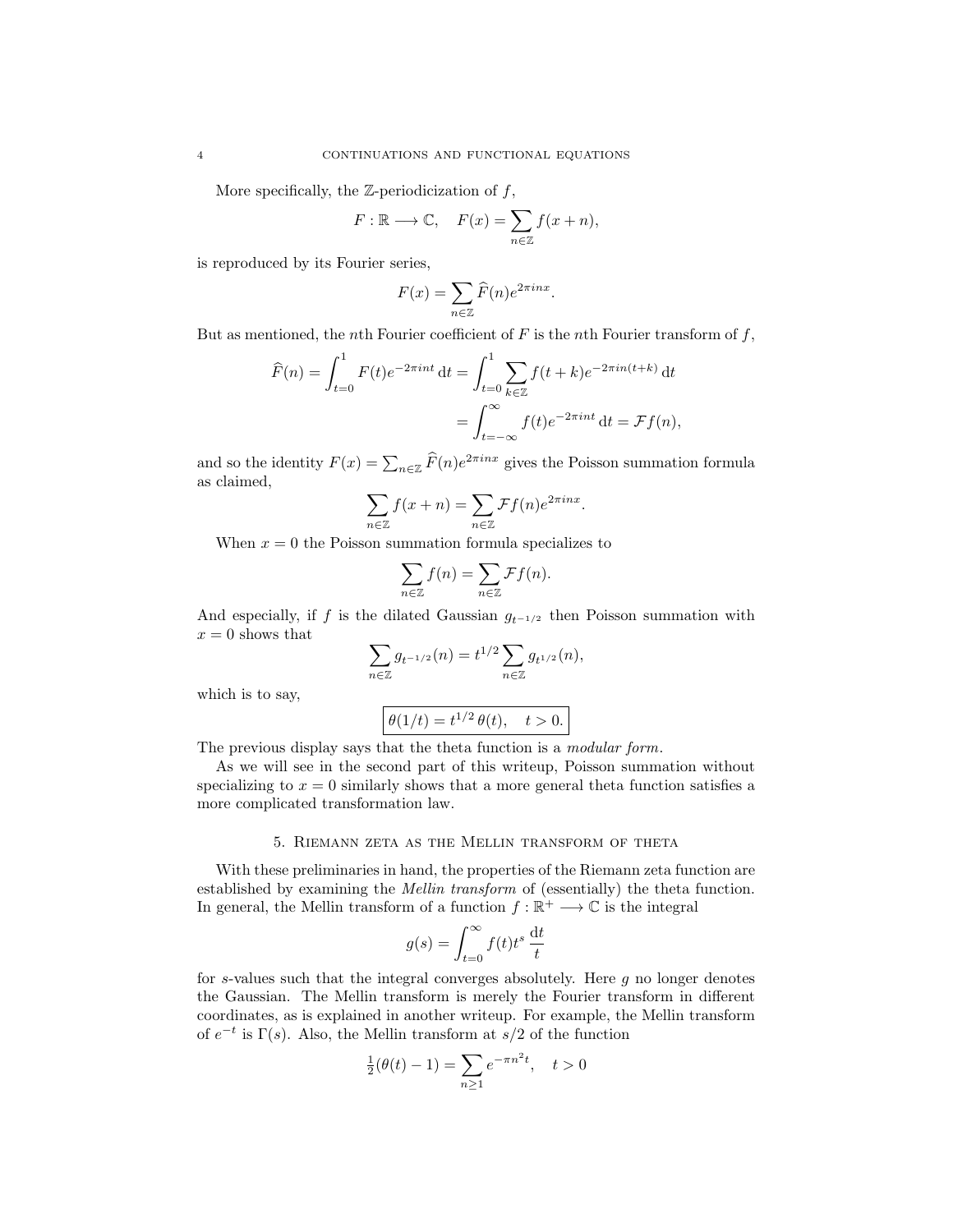is

$$
g(s/2) = \frac{1}{2} \int_{t=0}^{\infty} (\theta(t) - 1) t^{s/2} \frac{dt}{t}.
$$

Because  $\theta(t) \to 1$  as  $t \to \infty$ , the modular transformation law  $\theta(1/t) = t^{1/2} \theta(t)$ shows that  $\theta(t) \sim t^{-1/2}$  as  $t \to 0^+$ , making the integrand roughly  $t^{(s-1)/2} dt/t$ as  $t \to 0^+$ , and therefore the integral converges at its left end for  $\text{Re}(s) > 1$ . Replace  $\frac{1}{2}(\theta(t)-1)$  by its expression as a sum to get

$$
g(s/2) = \int_{t=0}^{\infty} \sum_{n \ge 1} e^{-\pi n^2 t} t^{s/2} \frac{dt}{t}.
$$

Because the convergence of  $\theta(t)$  to 1 as  $t \to \infty$  is rapid, the integral converges at its right end for all values of s. Also, the rapid convergence lets the sum pass through the integral in the previous display to yield, after a change of variable,

$$
g(s/2) = \sum_{n\geq 1} (\pi n^2)^{-s/2} \int_{t=0}^{\infty} e^{-t} t^{s/2} \frac{dt}{t} = \pi^{-s/2} \Gamma(s/2) \zeta(s), \quad \text{Re}(s) > 1.
$$

Thus, when  $\text{Re}(s) > 1$ , the integral  $g(s/2)$  is the function  $Z(s)$  mentioned at the beginning of this writeup. So this paragraph has in fact shown that the modified zeta function

$$
Z(s) \stackrel{\text{def}}{=} \pi^{-s/2} \Gamma(s/2) \zeta(s), \quad \text{Re}(s) > 1
$$

has an integral representation as the Mellin transform of (essentially) the theta function,

$$
Z(s) = \frac{1}{2} \int_{t=0}^{\infty} (\theta(t) - 1) t^{s/2} \frac{dt}{t}, \quad \text{Re}(s) > 1.
$$

Thinking in these terms, the factor  $\pi^{-s/2}\Gamma(s/2)$  is intrinsically associated to  $\zeta(s)$ , making  $Z(s)$  the natural function to consider. Modern adelic considerations make the factor even more natural as a completion of the zeta function at the infinite prime, but those ideas are beyond our current scope.

### 6. Meromorphic continuation and functional equation

The facts that Z is essentially the Mellin transform of  $\theta$  and that  $\theta$  is a modular form quickly give rise to the meromorphic continuation and functional equation of  $Z$ . Specifically, compute part of the integral representation of  $Z$  by replacing t by  $1/t$  and then using the modular transformation law  $\theta(1/t) = t^{1/2} \theta(t)$  and the condition Re(s) > 1, and also using the little identity  $\int_1^{\infty} t^{\alpha} dt/t = -1/\alpha$  for  $\text{Re}(\alpha) < 0$ ,

$$
\frac{1}{2} \int_{t=0}^{1} (\theta(t) - 1) t^{s/2} \frac{dt}{t} = \frac{1}{2} \int_{t=1}^{\infty} (\theta(1/t) - 1) t^{-s/2} \frac{dt}{t}
$$

$$
= \frac{1}{2} \int_{t=1}^{\infty} \left( (\theta(t) - 1) t^{(1-s)/2} - t^{-s/2} + t^{(1-s)/2} \right) \frac{dt}{t}
$$

$$
= \frac{1}{2} \int_{t=1}^{\infty} (\theta(t) - 1) t^{(1-s)/2} \frac{dt}{t} - \frac{1}{s} - \frac{1}{1-s}.
$$

Combine this with the remainder of the integral representation of  $Z(s)$  to get

$$
Z(s) = \frac{1}{2} \int_{t=1}^{\infty} (\theta(t) - 1)(t^{s/2} + t^{(1-s)/2}) \frac{dt}{t} - \frac{1}{s} - \frac{1}{1-s}, \quad \text{Re}(s) > 1.
$$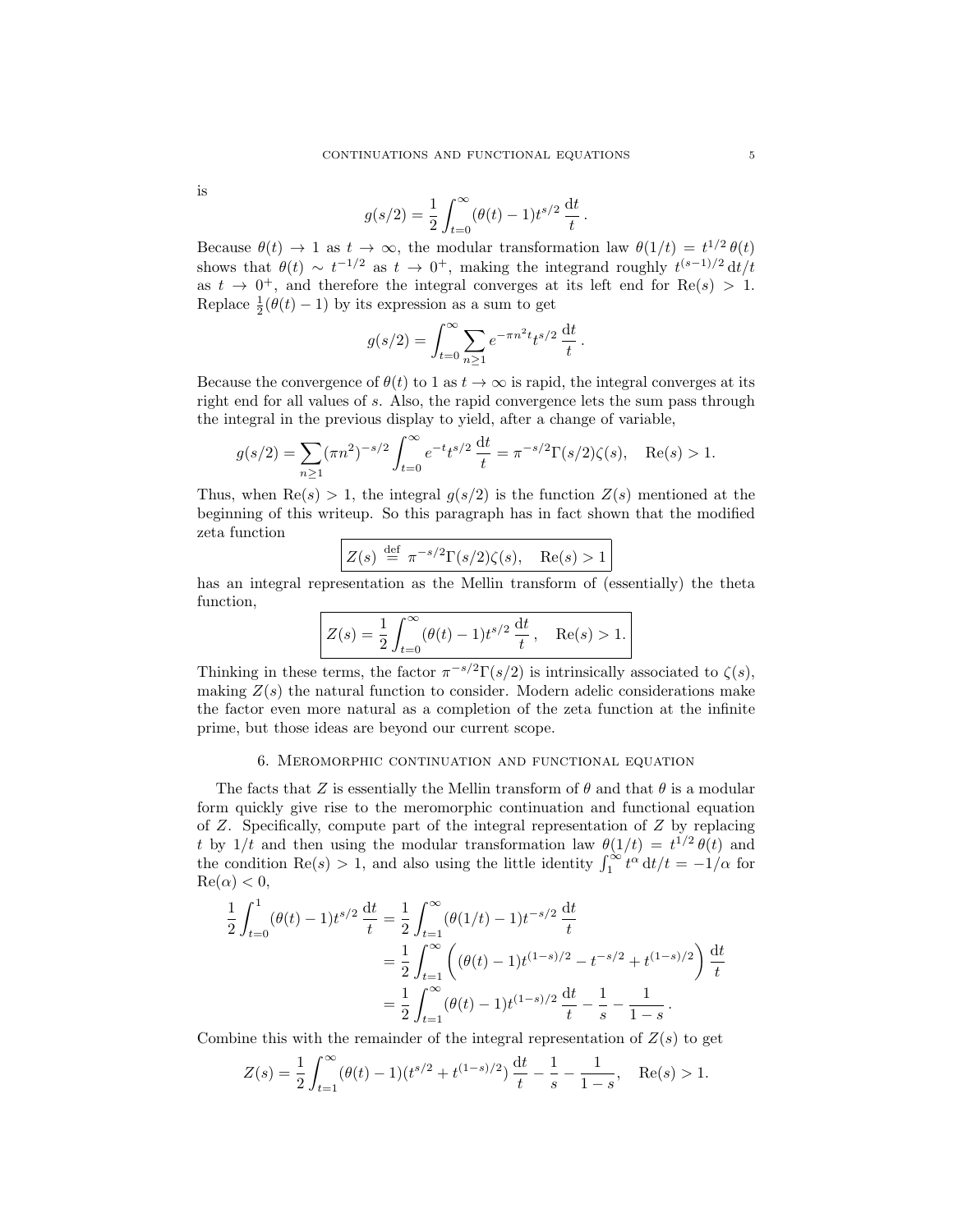And now, because the integral in the last display has left end  $t = 1$  rather than  $t = 0$ , it is entire in s, making the right side meromorphic everywhere in the splane with its only poles being simple poles at  $s = 0$  and  $s = 1$ . That is, the new description of Z is no longer constrained to the right half plane  $\text{Re}(s) > 1$ ,

$$
Z(s) = \frac{1}{2} \int_{t=1}^{\infty} (\theta(t) - 1)(t^{s/2} + t^{(1-s)/2}) \frac{dt}{t} - \frac{1}{s} - \frac{1}{1-s}, \quad s \in \mathbb{C}.
$$

This new description extends  $Z$  to a meromorphic function on all of  $\mathbb{C}$ . The definition of the extended function no longer makes reference to  $\zeta(s)$  as a sum.

The right side of the previous display is clearly invariant under the substitution  $s \mapsto 1-s$ . That is, the meromorphic continuation of  $Z(s)$  to the full s-plane satisfies the functional equation

$$
Z(1-s) = Z(s), \quad s \in \mathbb{C}.
$$

The Euler product of  $\zeta(s)$  for  $\text{Re}(s) > 1$ , and the fact that for  $n = 0, 1, 2, \ldots$  the gamma function has a simple pole at  $-n$  with residue  $(-1)^n/n!$ , combine with the functional equation to show that the only zeros of the extended  $\zeta(s)$  in the left half plane are simple zeros at  $s = -2, -4, -6, \ldots$ . Also, the pole of  $Z(s)$  at  $s = 0$  shows that that the extended  $\zeta(s)$  doesn't vanish at  $s = 0$ ; indeed, because

$$
Z(s) = \pi^{-s/2} \Gamma(s/2) \zeta(s) \stackrel{s \to 0}{\sim} \frac{2}{s} \zeta(s)
$$

and

$$
Z(1-s) = \pi^{-(1-s)/2} \Gamma((1-s)/2) \zeta(1-s) \stackrel{s \to 0}{\sim} \pi^{-1/2} \pi^{1/2} \frac{1}{1-s-1} = -\frac{1}{s},
$$

the functional equation says that  $\zeta(0) = -1/2$ . Another famous result is that because

$$
Z(s) = \pi^{-s/2} \Gamma(s/2) \zeta(s) \stackrel{s \to -1}{\sim} \pi^{1/2} (-2\pi^{1/2}) \zeta(s) = -2\pi \zeta(s)
$$

and

$$
Z(1-s) = \pi^{-(1-s)/2} \Gamma((1-s)/2) \zeta(1-s) \stackrel{s \to -1}{\sim} \pi^{-1} \frac{\pi^2}{6} = \frac{\pi}{6},
$$

the functional equation says that  $\zeta(-1) = -1/12$ . These results do not attribute values to the sums  $1+1+1+\cdots$  and  $1+2+3+\cdots$ . More generally, a result that we have established earlier,

$$
\zeta(k) = -\frac{(2\pi i)^k}{2 k!} B_k, \quad k \ge 2 \text{ even},
$$

with  $B_k$  the kth Bernoulli number, combines with the functional equation to give

$$
\zeta(1-k) = -\frac{B_k}{k}, \quad k \ge 2 \text{ even.}
$$

This is tidier than the value of  $\zeta(k)$ , with no power of  $\pi$  and no factorial. For elaborate computations with the zeta function and its variants that have similar functional equations, it is an indispensable gain of ease—and of likely-correct results—to move to the tidy divergent region of the functional equation, work there, and then take the answer back to the region of convergence if so desired.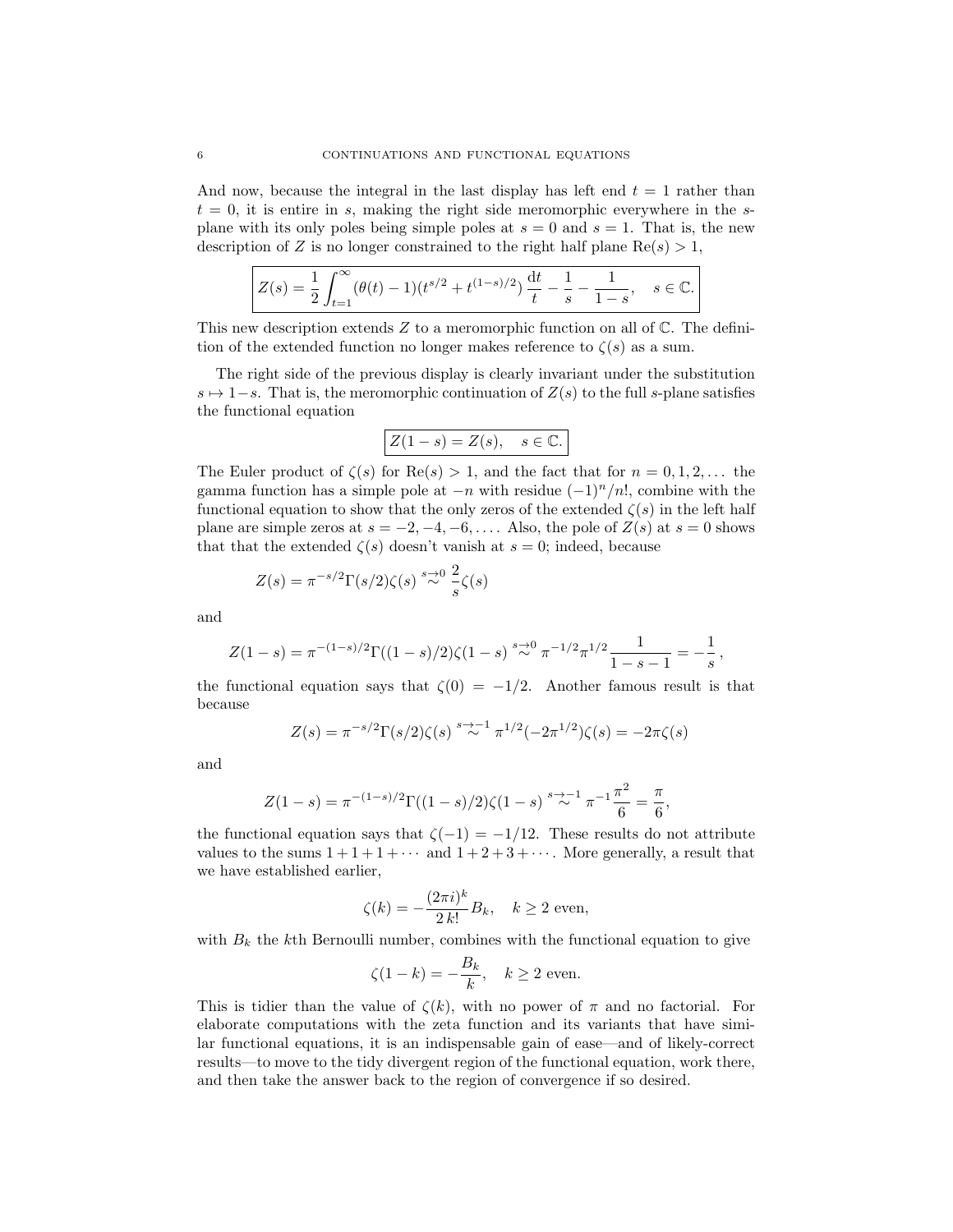## Part 2. DIRICHLET L-FUNCTIONS: ANALYTIC CONTINUATION AND FUNCTIONAL EQUATION

7. Theta function of a primitive Dirichlet character

A Dirichlet character

$$
\chi: (\mathbb{Z}/N\mathbb{Z})^\times \longrightarrow \mathbb{C}^\times
$$

is called *even* if  $\chi(-1) = 1$  and *odd* if  $\chi(-1) = -1$ .

A primitive even Dirichlet character modulo  $N$  has an associated theta function

$$
\theta_+(\chi,t) \stackrel{\text{def}}{=} \sum_{n \in \mathbb{Z}} \chi(n) e^{-\pi n^2 t/N}, \quad t > 0.
$$

The sum  $\theta_+(\chi, t)$  is zero for odd  $\chi$ . A primitive odd Dirichlet character modulo N has an associated theta function

$$
\theta_{-}(\chi,t) \stackrel{\text{def}}{=} \sum_{n \in \mathbb{Z}} n\chi(n) e^{-\pi n^2 t/N}, \quad t > 0.
$$

The sum  $\theta_-(\chi, t)$  is zero for even  $\chi$ . To gather the two cases, associate to any Dirichlet character  $\chi$  an integer  $\delta = \delta(\chi)$ ,

$$
\delta = \begin{cases} 0 & \text{if } \chi \text{ is even,} \\ 1 & \text{if } \chi \text{ is odd.} \end{cases}
$$

Now for a primitive Dirichlet character modulo  $N$ , the definition

$$
\theta(\chi, t) \stackrel{\text{def}}{=} \sum_{n \in \mathbb{Z}} n^{\delta} \chi(n) e^{-\pi n^2 t/N}, \quad t > 0
$$

captures both definitions above. We will derive a modular transformation law for this theta function.

## 8. A Poisson summation result

Recall that the Poisson summation formula says that for suitable functions  $f$ :  $\mathbb{R} \longrightarrow \mathbb{C},$ 

$$
\sum_{n\in\mathbb{Z}} f(x+n) = \sum_{n\in\mathbb{Z}} \mathcal{F}f(n)e^{2\pi inx}, \quad x \in \mathbb{R}.
$$

Recall also that the Fourier transform of a dilation  $f_r(x) = f(xr)$  of a suitable function  $f$  is

$$
\mathcal{F}(f_r) = r^{-1}(\mathcal{F}f)_{r^{-1}}, \quad r > 0.
$$

And recall that the Gaussian function,

$$
g : \mathbb{R} \longrightarrow \mathbb{R}, \qquad g(x) = e^{-\pi x^2},
$$

is its own Fourier transform, *i.e.*,  $\mathcal{F}g = g$ .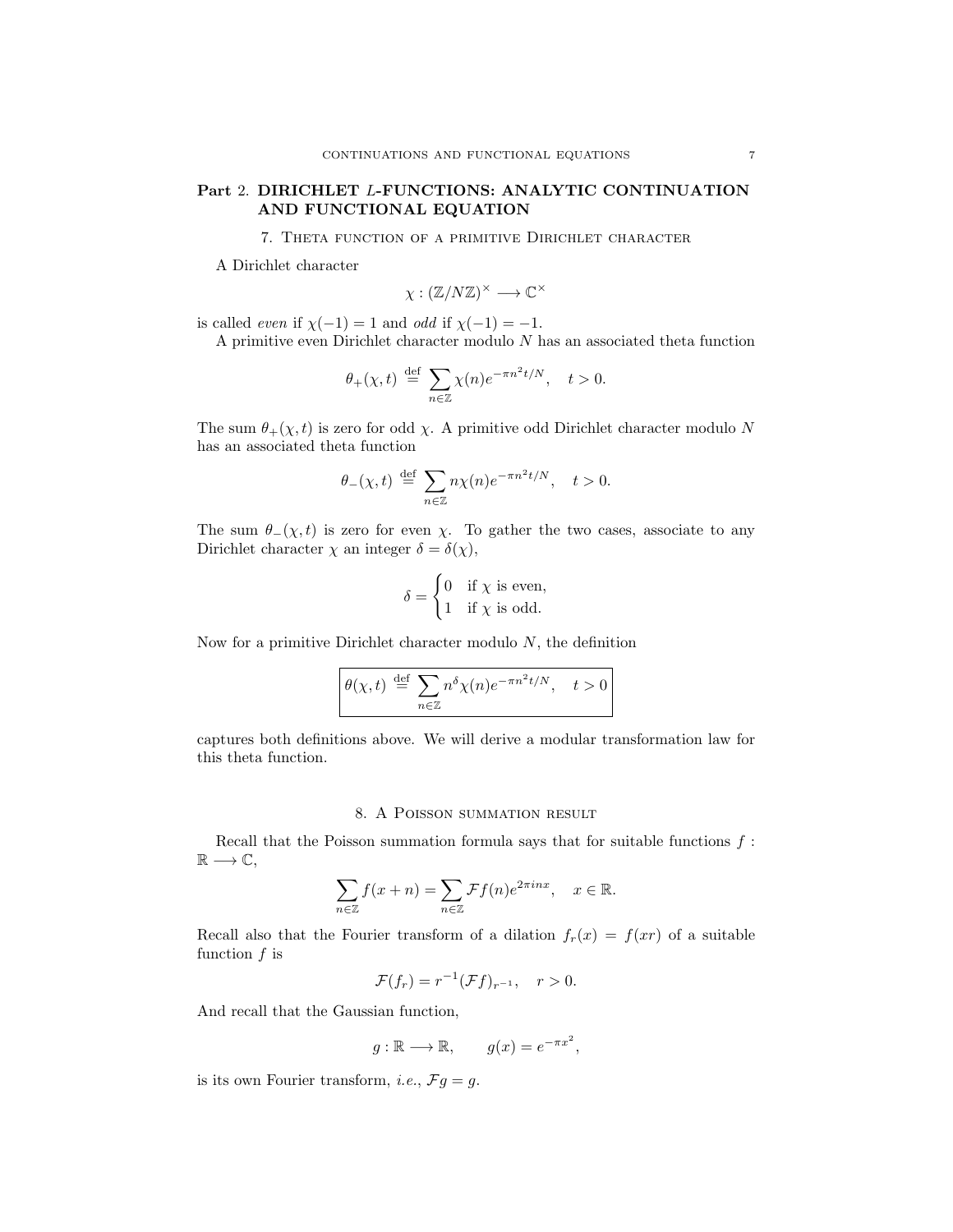Using the results just mentioned, compute that for  $x \in \mathbb{R}$  and  $r > 0$ ,

$$
\sum_{n\in\mathbb{Z}} e^{-\pi(x+n)^2/r} = \sum_{n\in\mathbb{Z}} g_{r^{-1/2}}(x+n)
$$
  
\n
$$
= \sum_{n\in\mathbb{Z}} \mathcal{F}(g_{r^{-1/2}})(n)e^{2\pi inx} \qquad \text{by Poisson summation}
$$
  
\n
$$
= r^{1/2} \sum_{n\in\mathbb{Z}} (\mathcal{F}g)_{r^{1/2}}(n)e^{2\pi inx} \qquad \text{by the dilation formula}
$$
  
\n
$$
= r^{1/2} \sum_{n\in\mathbb{Z}} g_{r^{1/2}}(n)e^{2\pi inx} \qquad \text{by the property of the Gaussian}
$$
  
\n
$$
= r^{1/2} \sum_{n\in\mathbb{Z}} e^{2\pi inx - \pi n^2 r}.
$$

A slight rearrangement gives

$$
\sum_{n\in\mathbb{Z}}e^{2\pi inx - \pi n^2r} = r^{-1/2}\sum_{n\in\mathbb{Z}}e^{-\pi (x+n)^2/r}, \quad x\in\mathbb{R}, r>0.
$$

Differentiate with respect to  $x$  to get

$$
\sum_{n\in\mathbb{Z}}ne^{2\pi inx-\pi n^2r} = ir^{-3/2}\sum_{n\in\mathbb{Z}}(x+n)e^{-\pi(x+n)^2/r}, \quad x\in\mathbb{R}, r>0.
$$

Recall the integer  $\delta$  that is 0 for an even Dirichlet character and 1 for an odd one. This integer lets us gather the previous two displays,

$$
\sum_{n\in\mathbb{Z}} n^{\delta} e^{2\pi i nx - \pi n^2 r} = i^{\delta} r^{-1/2 - \delta} \sum_{n\in\mathbb{Z}} (x+n)^{\delta} e^{-\pi (x+n)^2/r}, \quad x \in \mathbb{R}, r > 0.
$$

Although this result bears some resemblance to a modular transformation law for the theta function of a Dirichlet character, to make things dovetail perfectly we also need to consider Gauss sums.

### 9. Gauss sums of primitive Dirichlet characters

A primitive Dirichlet character

$$
\chi: (\mathbb{Z}/N\mathbb{Z})^{\times} \longrightarrow \mathbb{C}^{\times}
$$

has associated Gauss sums

$$
\tau_n(\chi) = \sum_{m=0}^{N-1} \chi(m) e^{2\pi i n m/N}, \quad n \in \mathbb{Z}.
$$

Note that  $\tau_n(\chi) = \mathcal{F}\chi(n)$ , viewing the basic character of  $\mathbb{Z}/N\mathbb{Z}$  as  $\psi(x) = e^{-2\pi i x/N}$ . Especially, the basic Gauss sum associated to  $\chi$  is

$$
\tau(\chi) = \tau_1(\chi) = \mathcal{F}\chi(1) = \sum_{m=0}^{N-1} \chi(m) e^{2\pi i m/N}.
$$

The sum  $\tau_n(\chi)$  could be taken only over  $m \in (\mathbb{Z}/N\mathbb{Z})^{\times}$ , and the next proposition will show that we could consider  $\tau_n(\chi)$  only for  $n \in (\mathbb{Z}/N\mathbb{Z})^{\times}$  because otherwise  $\tau_n(\chi) = 0$ . However, the proof of the main result of this section,

$$
\tau(\chi)\tau(\overline{\chi}) = \chi(-1)N,
$$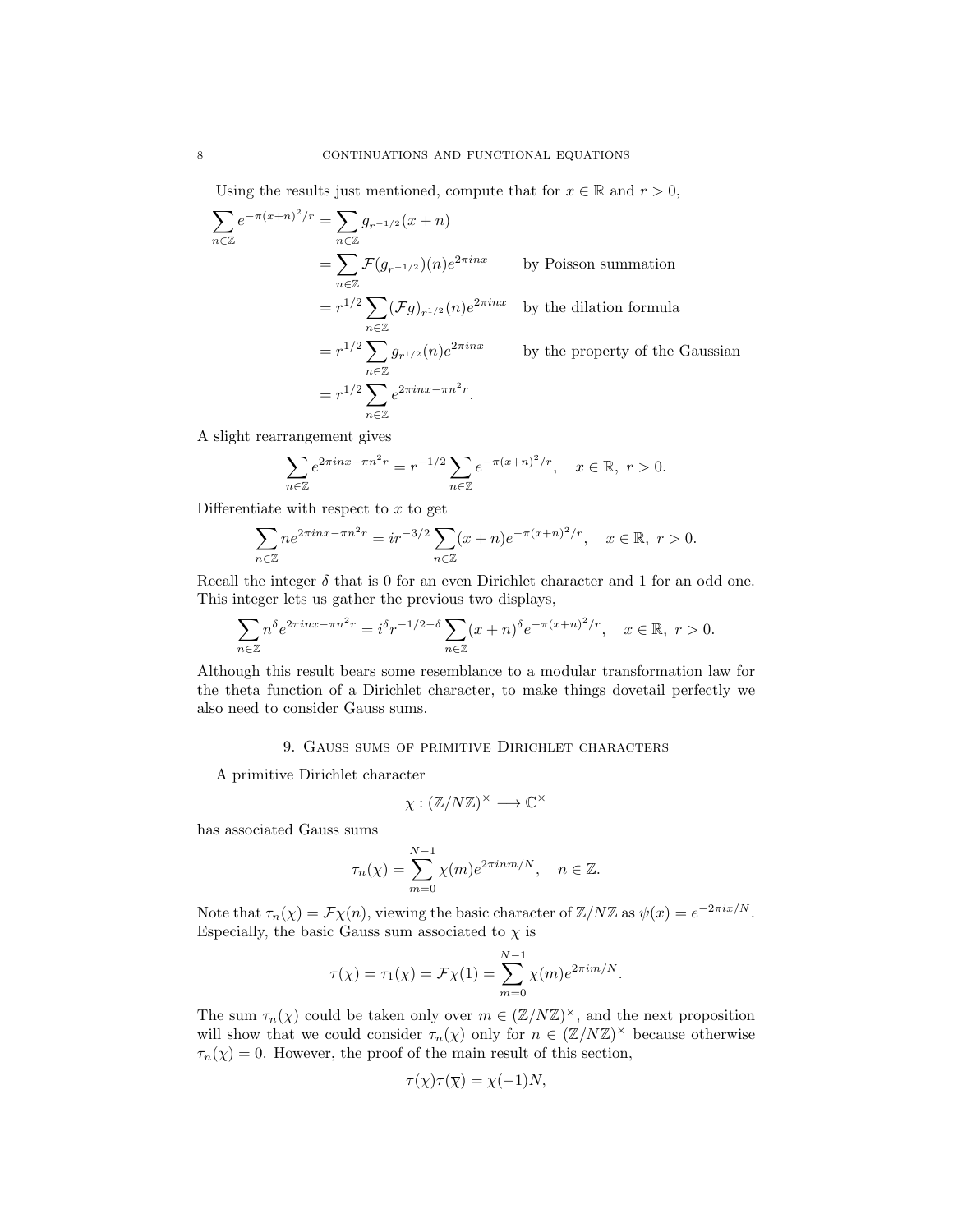to be established after the proposition, is transparent when we sum over  $\mathbb{Z}/N\mathbb{Z}$ rather than summing only over  $(\mathbb{Z}/N\mathbb{Z})^{\times}$ . Summing over  $\mathbb{Z}/N\mathbb{Z}$  lets us use the fact that exponentiation is an additive character along with  $\chi$  being a multiplicative character.

**Proposition 9.1.** If  $\chi$  is primitive modulo N then

$$
\overline{\chi}(n)\tau(\chi) = \tau_n(\chi), \quad n \in \mathbb{Z}.
$$

*Proof.* First assume that  $gcd(n, N) = 1$ . The relation  $\overline{\chi}(n)\chi(n) = 1$  quickly proves the formula,

$$
\overline{\chi}(n)\tau(\chi) = \overline{\chi}(n) \sum_{m=0}^{N-1} \chi(m) e^{2\pi i m/N}
$$

$$
= \overline{\chi}(n) \sum_{m=0}^{N-1} \chi(nm) e^{2\pi i n m/N}
$$

$$
= \sum_{m=0}^{N-1} \chi(m) e^{2\pi i n m/N} = \tau_n(\chi).
$$

Now assume that  $gcd(n, N) > 1$ . We need to show that  $\tau_n(\chi) = 0$ . For this argument it is more convenient to rewrite the Gauss sum as

$$
\tau_n(\chi) = \sum_{m \in (\mathbb{Z}/N\mathbb{Z})^\times} \chi(m) e^{2\pi i n m/N}.
$$

The degenerate case  $N = 1$  is excluded because  $gcd(n, N) > 1$ . Let  $g = gcd(n, N)$ , so that  $n = n'g$  and  $N = N'g$  for some integer n' and positive integer N'. The surjection

$$
(\mathbb{Z}/N\mathbb{Z})^{\times} \longrightarrow (\mathbb{Z}/N'\mathbb{Z})^{\times}
$$

has kernel

$$
K = \{ k \in (\mathbb{Z}/N\mathbb{Z})^{\times} : k = 1 \operatorname{mod} N' \},
$$

and thus  $(\mathbb{Z}/N\mathbb{Z})^{\times}$  has a coset decomposition

$$
(\mathbb{Z}/N\mathbb{Z})^{\times} = \bigsqcup_{r} rK,
$$

where the representatives  $r \in (\mathbb{Z}/N\mathbb{Z})^{\times}$  take distinct values modulo N'. All elements m of a given coset  $rK$  satisfy  $m = r \mod N'$ . Note also that

$$
e^{2\pi i n m/N} = e^{2\pi i n' m/N'} = e^{2\pi i n' r/N'}
$$
 for  $m \in rK$ ,

and this value depends only on  $r$ . Thus altogether we have

$$
\tau_n(\chi) = \sum_r \sum_{m \in rK} \chi(m) e^{2\pi i n m/N} = \sum_r \chi(r) e^{2\pi i n' r/N'} \sum_{k \in K} \chi(k).
$$

Now we use the fact that  $\chi$  is primitive. Specifically,  $\chi$  doesn't factor through the quotient  $(\mathbb{Z}/N'\mathbb{Z})^{\times} \approx (\mathbb{Z}/N\mathbb{Z})^{\times}/K$  of  $(\mathbb{Z}/N\mathbb{Z})^{\times}$ , so it isn't identically 1 on K. Consequently the inner sum at the end of the previous display is 0, showing that  $\tau_n(\chi) = 0$  as desired.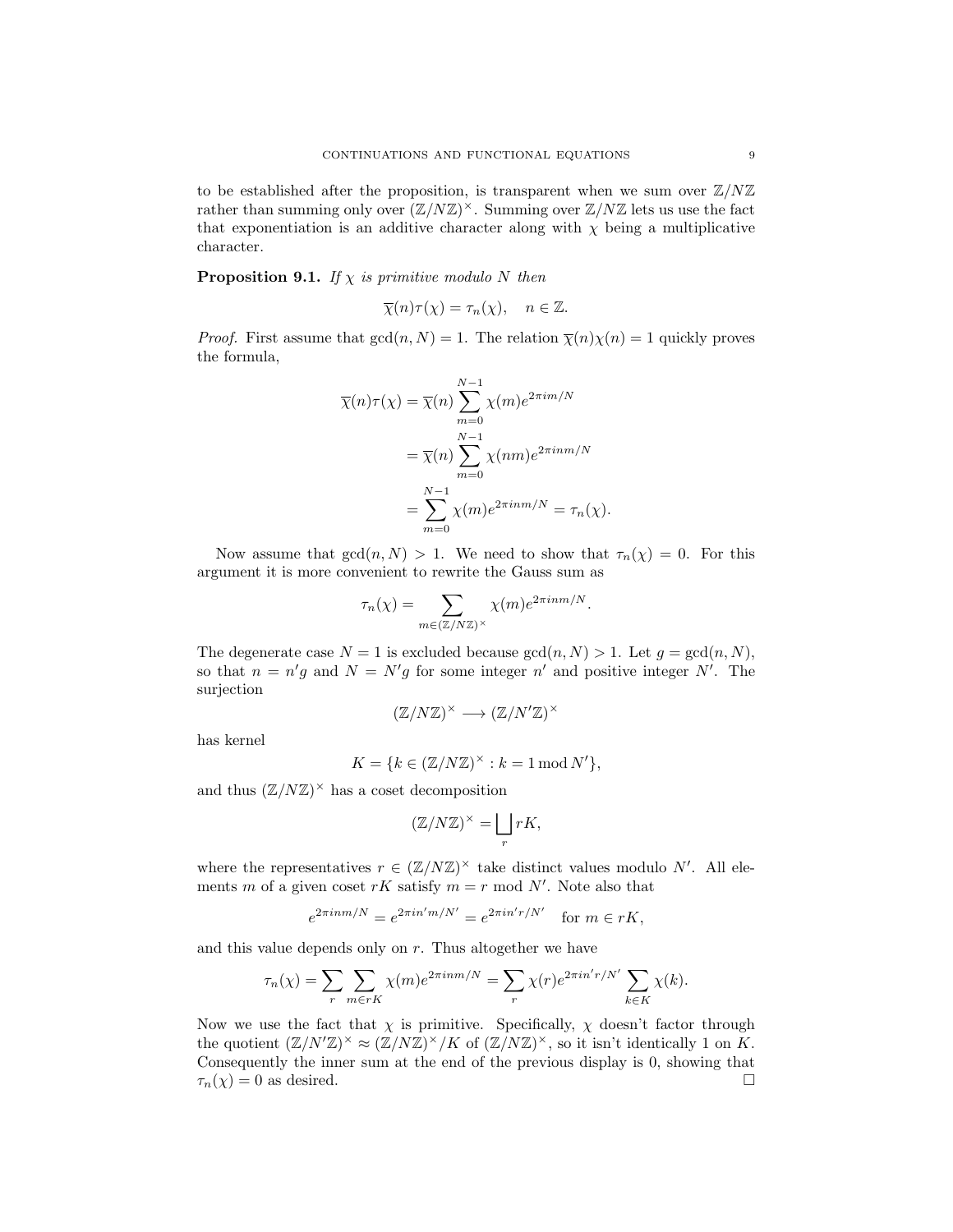Now compute, using the proposition's result  $\overline{\chi}(n)\tau(\chi) = \tau_n(\chi)$  for the second equality,

$$
\tau(\chi)\tau(\overline{\chi}) = \sum_{n=0}^{N-1} \overline{\chi}(n)\tau(\chi)e^{2\pi in/N} = \sum_{n=0}^{N-1} \tau_n(\chi)e^{2\pi in/N}
$$
  
= 
$$
\sum_{n=0}^{N-1} \sum_{m=0}^{N-1} \chi(m)e^{2\pi inm/N}e^{2\pi in/N}
$$
  
= 
$$
\sum_{m=0}^{N-1} \chi(m)\sum_{n=0}^{N-1} e^{2\pi i(m+1)n/N} = \chi(-1)N,
$$

the last equality holding because the inner sum is  $N$  when  $m = -1$  and 0 otherwise. Because  $\tau(\overline{\chi}) = \chi(-1)\tau(\chi)$ , as is readily verified, the previous display shows that  $|\tau(\chi)| = N^{1/2}.$ 

Our proof that  $\tau(\chi)\tau(\overline{\chi}) = \chi(-1)N$  in an earlier writeup was simpler because it could use its circumstance that N is prime, giving  $\mathbb{Z}/N\mathbb{Z} = (\mathbb{Z}/N\mathbb{Z})^{\times} \cup \{0\}$  and making every nontrivial character modulo  $N$  primitive. But now  $N$  needn't be prime.

Recall that a Dirichlet character  $\chi$  is even if  $\chi(-1) = 1$  and odd if  $\chi(-1) = -1$ , and recall that we set the integer  $\delta$  to 0 for an even Dirichlet character and to 1 for an odd Dirichlet character. Thus  $\chi(-1) = (-1)^{\delta}$ . Introduce the *root number* of a primitive Dirichlet character, a complex number of absolute value 1,

$$
W(\chi) = \frac{\tau(\chi)}{i^{\delta} N^{1/2}}.
$$

The root number is chosen so that regardless of the parity of  $\chi$ , the relation  $\tau(\chi)\tau(\overline{\chi})=\chi(-1)N$  becomes  $W(\chi)W(\overline{\chi})=1,$  or

$$
W(\overline{\chi}) = W(\chi)^{-1}.
$$

### 10. Dirichlet theta function transformation law

Recall that the theta function of a primitive Dirichlet character  $\chi$  modulo N is

$$
\theta(\chi, t) = \sum_{n \in \mathbb{Z}} n^{\delta} \chi(n) e^{-\pi n^2 t/N}, \quad t > 0.
$$

Compute, using the identity  $\overline{\chi}(n)\tau(\chi) = \tau_n(\chi)$  for the second equality,

$$
\tau(\chi) \theta(\overline{\chi}, t) = \sum_{n \in \mathbb{Z}} \overline{\chi}(n) \tau(\chi) n^{\delta} e^{-\pi n^2 t/N} = \sum_{n \in \mathbb{Z}} \tau_n(\chi) n^{\delta} e^{-\pi n^2 t/N}
$$

$$
= \sum_{n \in \mathbb{Z}} \sum_{m=0}^{N-1} \chi(m) e^{2\pi i n m/N} n^{\delta} e^{-\pi n^2 t/N}
$$

$$
= \sum_{m=0}^{N-1} \chi(m) \sum_{n \in \mathbb{Z}} n^{\delta} e^{2\pi i n m/N - \pi n^2 t/N}.
$$

Apply the relation from Poisson summation,

$$
\sum_{n\in\mathbb{Z}}n^{\delta}e^{2\pi inx-\pi n^2r}=i^{\delta}r^{-1/2-\delta}\sum_{n\in\mathbb{Z}}(x+n)^{\delta}e^{-\pi(x+n)^2/r},
$$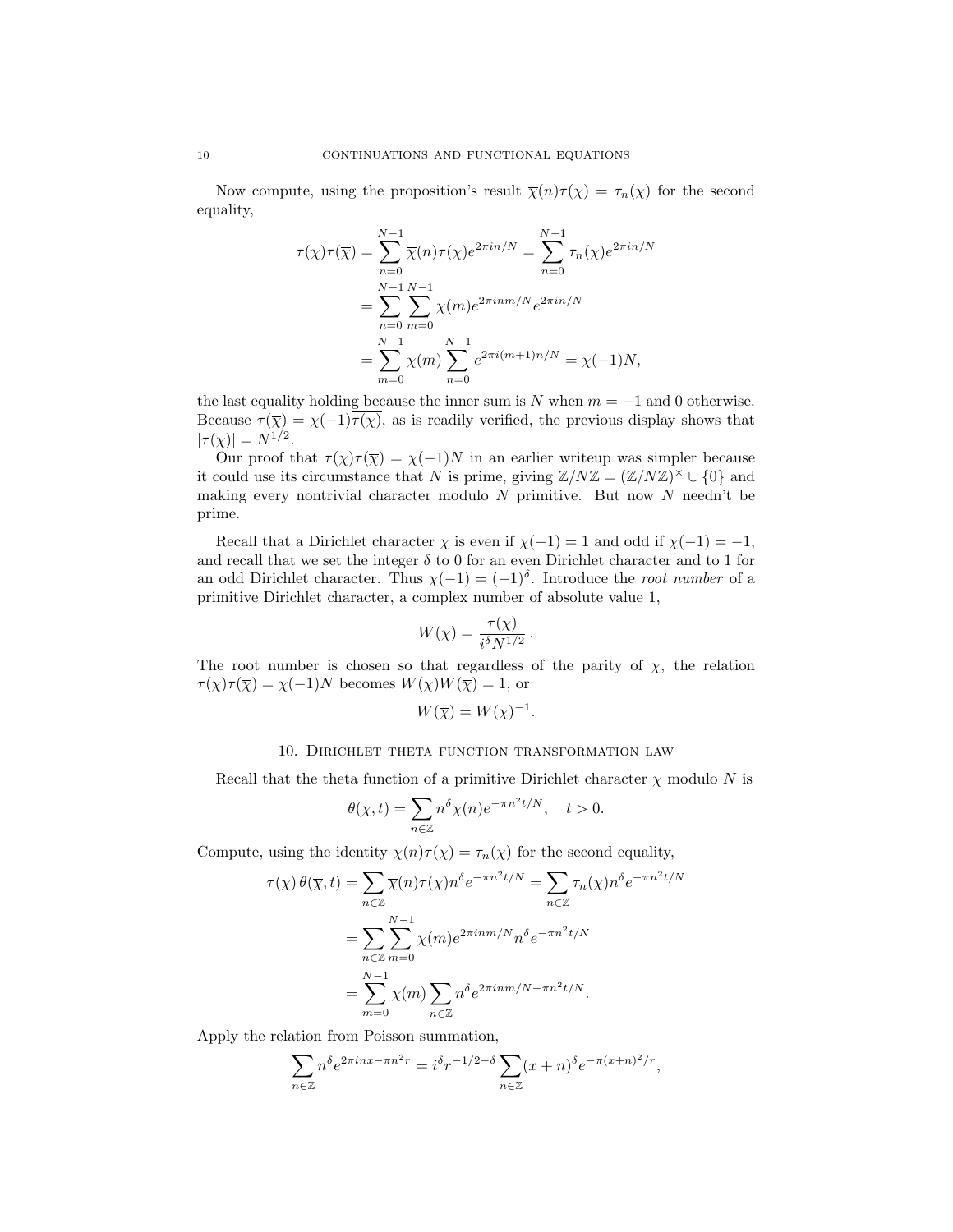with  $x = m/N$  and  $r = t/N$ ,

$$
\tau(\chi) \theta(\overline{\chi}, t) = i^{\delta} (N/t)^{1/2 + \delta} \sum_{m=0}^{N-1} \chi(m) \sum_{n \in \mathbb{Z}} (m/N + n)^{\delta} e^{-\pi (m/N + n)^2 N/t}
$$
  
=  $i^{\delta} N^{1/2} t^{-1/2 - \delta} \sum_{m=0}^{N-1} \chi(m) \sum_{n \in \mathbb{Z}} (m + n)^{\delta} e^{-\pi (m + n)^2 (1/t)/N}$   
=  $i^{\delta} N^{1/2} t^{-1/2 - \delta} \sum_{\ell \in \mathbb{Z}} \ell^{\delta} \chi(\ell) e^{-\pi \ell^2 (1/t)/N}$   
=  $i^{\delta} N^{1/2} t^{-1/2 - \delta} \theta(\chi, 1/t).$ 

A slight rearrangement gives the modular transformation law,

$$
\theta(\chi, 1/t) = W(\chi) t^{1/2 + \delta} \theta(\overline{\chi}, t), \quad t > 0.
$$

## 11. Functional equation

Let  $\chi$  be a nontrivial primitive Dirichlet character. Recall that its Dirichlet L-function is

$$
L(\chi, s) = \sum_{n \ge 1} \chi(n) n^{-s}, \quad \text{Re}(s) > 1.
$$

Let N be the conductor of  $\chi$ . Recall that the integer  $\delta$  is 0 or 1 depending whether  $\chi$  is even or odd. Because  $\chi$  is nontrivial, its conductor N is greater than 1, and so  $\chi(0) = 0$ . Therefore, for  $s \in \mathbb{C}$  with  $\text{Re}(s) > 0$ ,

$$
\frac{1}{2} \int_{t=0}^{\infty} \theta(\chi, t) t^{(s+\delta)/2} \frac{dt}{t} = \sum_{n \ge 1} n^{\delta} \chi(n) \int_{t=0}^{\infty} e^{-\pi n^2 t/N} t^{(s+\delta)/2} \frac{dt}{t}
$$

$$
= \sum_{n \ge 1} n^{\delta} \chi(n) (\pi n^2/N)^{-(s+\delta)/2} \Gamma((s+\delta)/2)
$$

$$
= (\pi/N)^{-(s+\delta)/2} \Gamma((s+\delta)/2) L(\chi, s).
$$

That is, the completed Dirichlet L-function

$$
\Lambda(\chi, s) \stackrel{\text{def}}{=} (\pi/N)^{-(s+\delta)/2} \Gamma((s+\delta)/2) L(\chi, s), \quad \text{Re}(s) > 1
$$

has an integral representation as the Mellin transform of the theta function,

$$
\Lambda(\chi, s) = \frac{1}{2} \int_{t=0}^{\infty} \theta(\chi, t) t^{(s+\delta)/2} \frac{\mathrm{d}t}{t}, \quad \text{Re}(s) > 1.
$$

The integral converges at  $t = \infty$  independently of the value of s. Compute, using the modular transformation law  $\theta(\chi, 1/t) = W(\chi) t^{1/2+\delta} \theta(\overline{\chi}, t)$  for the third equality, that the integral is

$$
\int_{t=0}^{\infty} \theta(\chi, t) t^{(s+\delta)/2} \frac{dt}{t} = \int_{t=1}^{\infty} \theta(\chi, t) t^{(s+\delta)/2} \frac{dt}{t} + \int_{t=0}^{1} \theta(\chi, t) t^{(s+\delta)/2} \frac{dt}{t}
$$
  
= 
$$
\int_{t=1}^{\infty} (\theta(\chi, t) t^{(s+\delta)/2} + \theta(\chi, 1/t) t^{-(s+\delta)/2}) \frac{dt}{t}
$$
  
= 
$$
\int_{t=1}^{\infty} (\theta(\chi, t) t^{(s+\delta)/2} + W(\chi) \theta(\overline{\chi}, t) t^{(1-s+\delta)/2}) \frac{dt}{t}.
$$